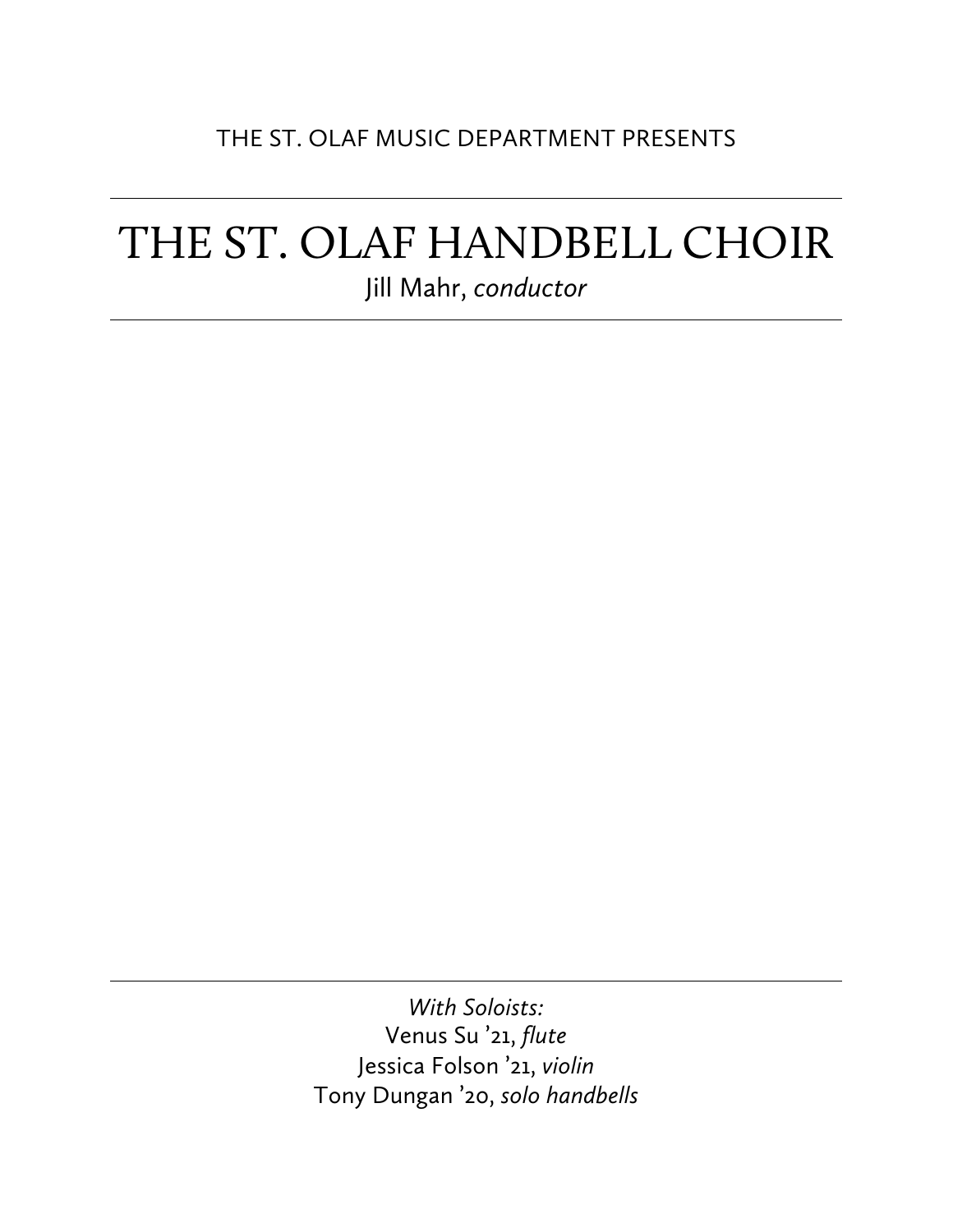# **WINTER TOUR 2020 PROGRAM**

# Jill Mahr, *conductor*

| <b>Fanfare of Triumph</b>                                      |                            | Michael Joy                                   |
|----------------------------------------------------------------|----------------------------|-----------------------------------------------|
| <b>Time and Tide</b>                                           |                            | Rob Riker                                     |
| The Lord's My Shepherd I'll Not Want<br>Venus Su, <i>flute</i> |                            | Alex Guebert                                  |
| Puck                                                           |                            | <b>Edvard Grieg</b><br>arr. Patricia Hurlbutt |
| <b>Steal Away</b>                                              |                            | Sandra Eithun                                 |
| It Is Well With My Soul                                        | Jessica Folson, violin     | <b>Philip Bliss</b><br>arr. Cathy Moklebust   |
| Didn't My Lord Deliver Daniel                                  | Tony Dungan, handbell solo | Dan Edwards<br>arr. Sue Garton                |
| O Love How Deep                                                | Danica Meier, djembe       | arr. Cathy Moklebust                          |
| Pale Blue Dot                                                  | Premiere Performance       | Jason Krug                                    |
| La Vie En Rose                                                 |                            | Luis Gugliemi<br>arr. Sandra Eithun           |
| Yesterday                                                      |                            | Lennon & McCartney<br>arr. Karen Roth         |
| You've Got a Friend                                            |                            | Randy Newman<br>arr. Bob Burroughs            |
| <b>Russian Sailor's Dance</b>                                  |                            | Reinhold Gliere<br>arr. William Griffin       |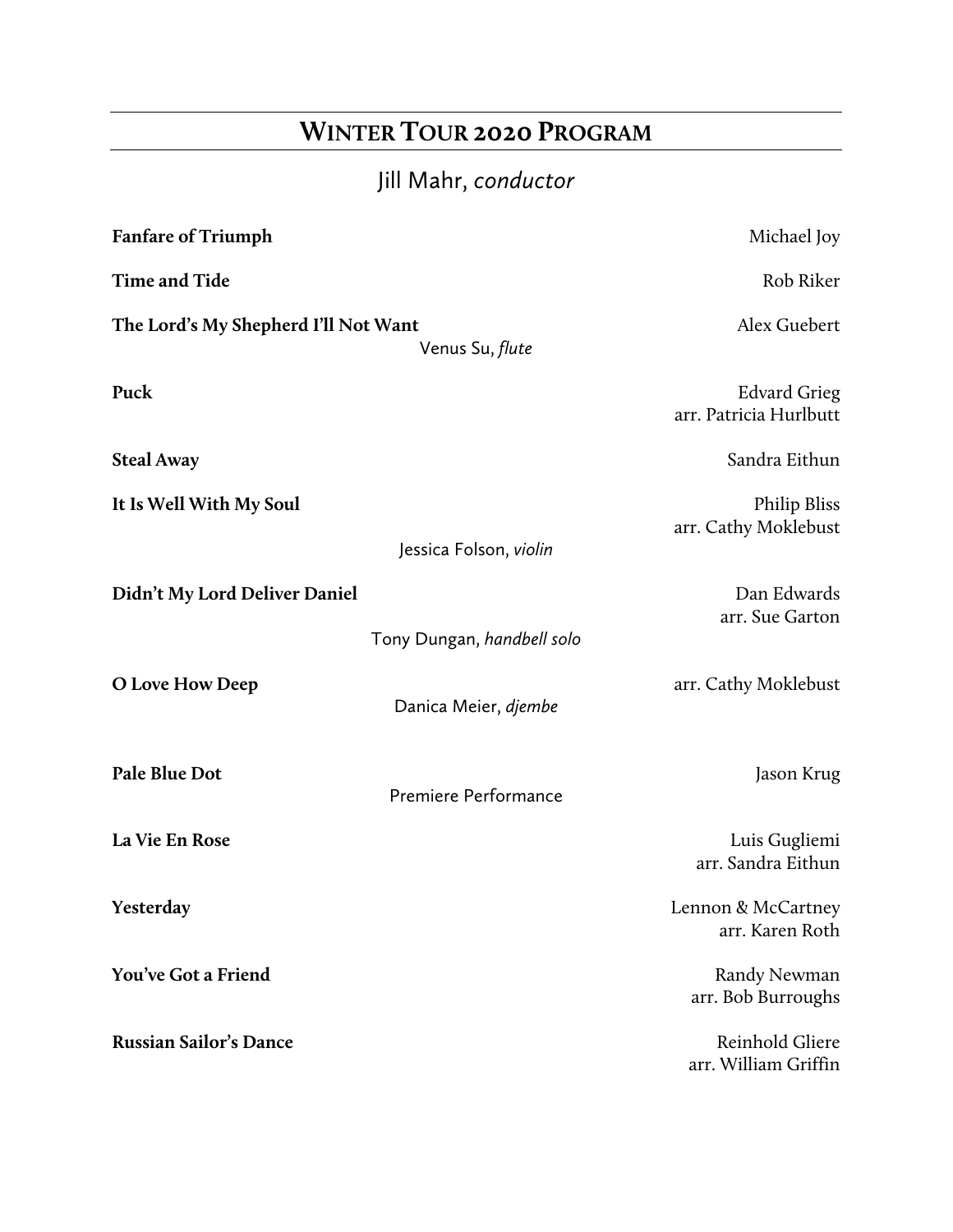#### **PERSONNEL**

Ann Ambach '21, *Garden City, NY* Evan Aho '22, *Phoenixville, PA* Emma Bunde '21, *Overland Park, KS* Tony Dungan '20, *Eden Prairie, MN* Madeline Everett '22, *Crookston, MN* Jessica Folson '21, *Grand Forks, ND* Eric Kvasnicka '20, *North Oaks, MN* Elijah Leer '22, *Northfield, MN* Olivia Paetz '20, *Omaha, NE* Danica Meier '20, *Madison, CT* Siri Mellem '21, *Woodinville, WA* Andrew Myers '20, *River Falls, WI* Venus Su '21, *Taipei City, Taiwan*

#### **ABOUT THE GROUP**

The St. Olaf Handbell Choir was founded in 1983 under the direction of Robert Thompson, Professor of Organ. In 1985 the group was taken over by Norman Heitz who equipped the group with the five octaves of bells that are used today. Some years later the group was handed over to Karl Zinsmeister. Since 1995, the program has been under the direction of Jill Mahr and has grown to include three handbell ensembles. Jill directs the St. Olaf Handbell Choir and the Chapel Ringers. The Manitou Handbell Choir is student-directed.

The thirteen-member choir is the premier ensemble in a program of three handbell choirs at St. Olaf College. The ensemble is an auditioned group that meets twice a week. On campus they perform for chapel and church services, student recitals, and an annual spring concert with the all the handbell choirs. In addition, they regularly perform off campus at church services and concerts. They performed their first kid's concert in 2007 and enjoyed it so much that they have made it a biannual event. Sixteen years ago the group began touring, performing in many cities in Minnesota, South Dakota, Wisconsin, Michigan, Nebraska, Missouri and Iowa. They have participated in the critically acclaimed St. Olaf Christmas Festival premiering *Glories Ring*, *Joyous Noel* and *Gladsome Bells*, all written by faculty member Steven Amundson for handbells and orchestra.

A Minnesota native, Jill Mahr has been at St. Olaf College in Northfield, Minnesota, for the last 25 years, where she conducts the handbell choirs and teaches flute. She is in demand regionally as a handbell clinician and conductor. In 2010 she was a conductor for the Area VII Festival. Jill founded and leads a youth program of five handbell choirs at her church, Bethel Lutheran, in Northfield, and is an active member of Handbell Musicians of America and a past secretary of Area VII. She is principal flute in the Mankato Symphony Orchestra and has a private flute studio in her home. She holds a B.M. degree in flute performance and music education with a minor in jazz from the University of Minnesota, Duluth and a M.A. degree in flute performance from Northwestern University in Chicago.